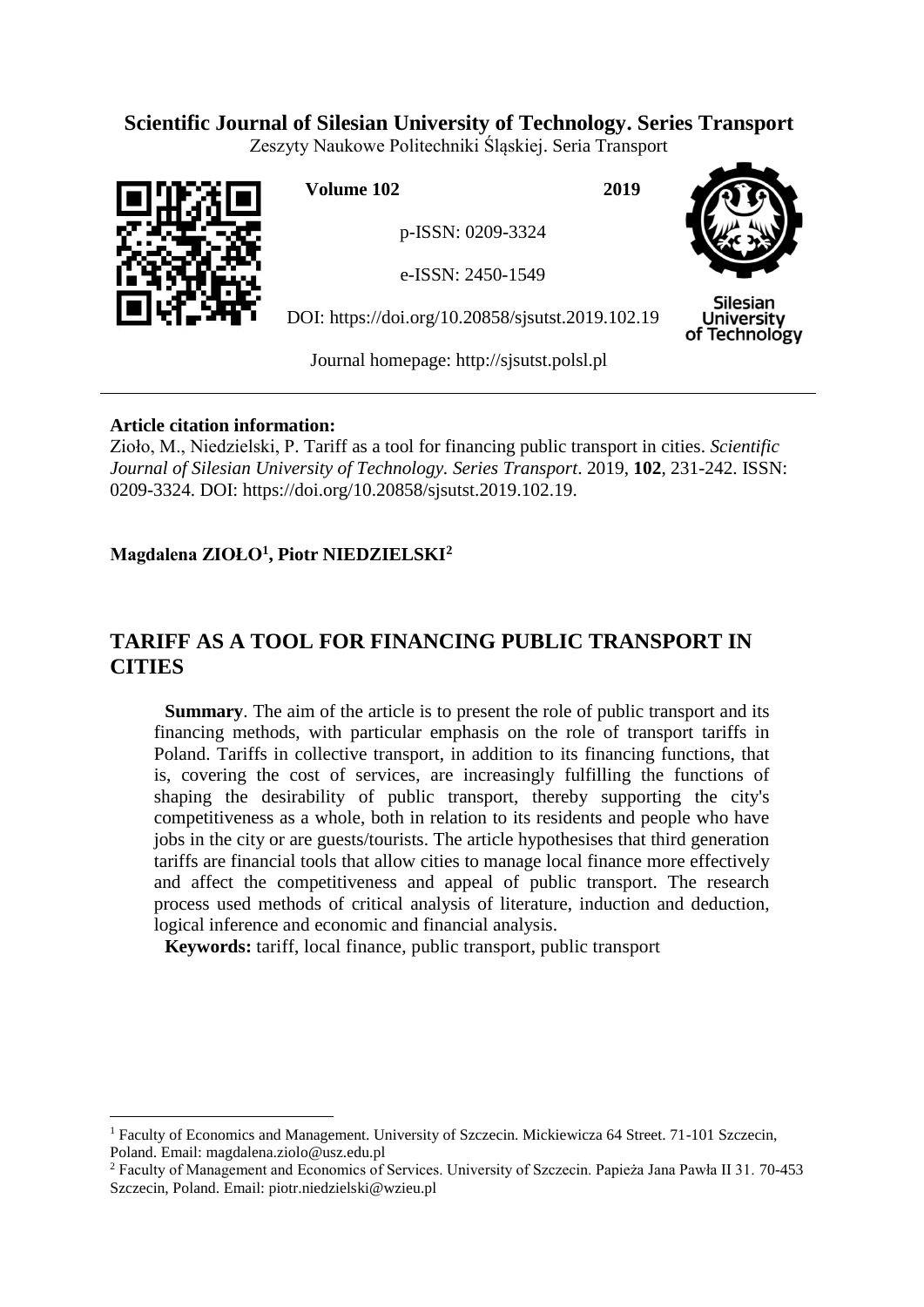### **1. TRANSPORT TARIFF AS A TOOL TO ACHIEVE CITY GOALS**

Etymologically, the word 'tariff' derives from Arabic, in which the word 'tarif' means an announcement or announcement. The concept of tariff methodically identifies systematic lists of prices for goods and services. The tariff definition describes it as a price list for services, including the terms of applying these prices, given in a suitable form to public knowledge (Grzywacz, 1985:p.31). The tariff tool is often used to calculate the price for services such as telecommunication, electricity supply, gas supply and a range of other services, including transport services.

Tariff systems are often internal in nature, due to the lack of necessity for them to be confirmed by a competent state authority. The necessity of approving selected tariffs is, in turn, one of the tools of the socio-economic policy of the state. Regarding public transport in cities and agglomerations, shaping prices for public mass communication services is part of the city's policy by authorised bodies.

The concept of transport tariff has practically a different interpretative range, from very narrow to very wide. In terms of narrow transport, tariff is identified with the table of charges for transport services (Grzywacz, 1985:p.99). In the broader sense "(...) by the transport tariff is understood as an official list of fees (unit prices) for the performance of specific transport services (transport and special), as well as a set of regulations specifying the conditions of applying these rates and the manner calculating the fees for individual transport services according to them "(Grzywacz, 1985:p. 99). Summarily, the transport tariff is understood not only as a table of fees along with the rules for calculating the fees but also a set of rules and regulations defining the conditions for the performance of specific transport services (transport and forwarding) (Jackiewicz et al., 2010). The scope of the tariffs currently in force has been influenced by the regulation of civil law relations and the association of economic turnover, as regards the provision of transport services or, more generally, transport and logistics services, including insurance services. Thus, the concept of tariff is very often understood in very narrow and colloquial terms, identified with the price list itself (Koźlak 2007:p.329).

A high multiplicity of tariff solutions characterises the modern market of passenger mass transport in urban areas with the goal of attempting to satisfy the expectations of as many customers as possible, optimally. Due to the period of application of individual tariff systems/tariffs and the scope of their application, we can distinguish three consecutive generations (Pietrzak 2017: 48) (Figure 1).

Public transport organisers were forced to replace the standard forms of travel settlement, single-pass tickets (enabling one-way travel only), which give the ability to travel in a more flexible way, owing to changes in the needs and requirements of customers, as well as their more frequent choice of means of individual transport. To meet clients' needs, the tariff based on travel settlement centred on its duration was becoming more and more popular in cities. Time tariff is usually built on the principle of creating several time windows (for example, 20, 40 and 60 min) and using different ticket denominations for them. For obvious reasons, this accounting system is accepted primarily by those groups of customers who, while making their journey, make maximum use of the time provided for the selected ticket. The remaining groups are forced to buy a ticket that exceeds their real-time need to complete the journey. Carriers, realising that the indicated ticket was not used often, even stipulated in the rules of carriage that it was not possible to transfer such a ticket, still active temporarily, to another user. Such carrier practices also met with the reaction of the Office of Competition and Consumer Protection, which called in some instances for "discontinuation of activities that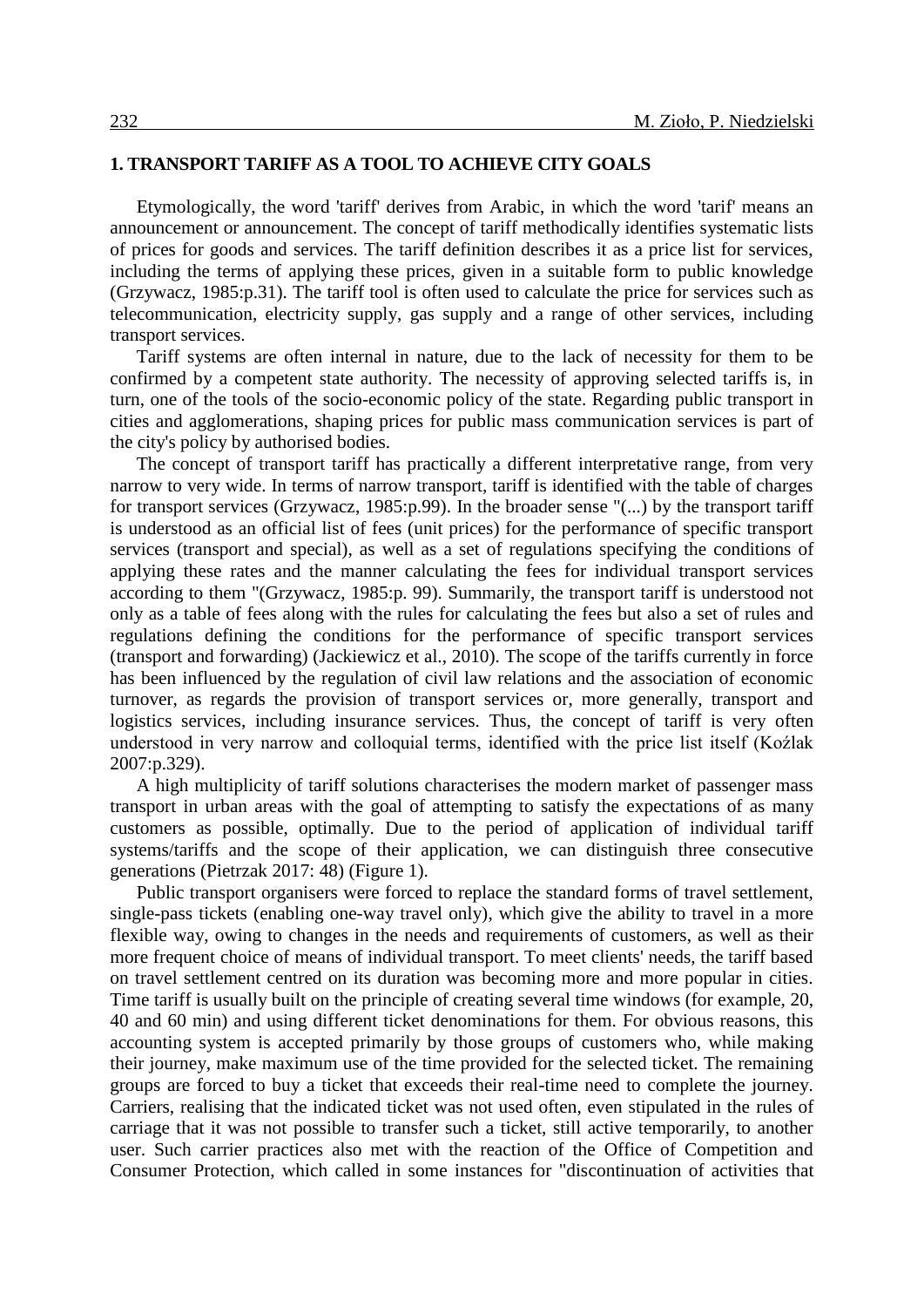could constitute practices infringing collective consumer interests". The introduction of the time tariff (Table 1) in place of (or as an additional form) single-trip ticket was theoretically a significant "nod" by the public transport organiser towards new customer requirements; Customers who wanted to travel by only one means of transport on a fairly short distance or making their trip required using more vehicles (multimodal travel/broken journey). A very important aspect of the time tariff is the impact of traffic on the network and the density of stops on the varied distance range of the ticket. Individual customers, when purchasing a timed ticket with the same denomination, due to the diverse nature of the network, have a significantly opposing buying power of such a ticket (in terms of its potential for servicing a specific travel distance expressed in kilometres, possible to travel). In addition, due to the differences between the timetable and the actual travel time, resulting from delays in public transport, there is a discrepancy in the interpretation at which moment the time ticket expires whether after the actual time provided for its denomination, or after reaching the place chosen by the customer, which according to the timetable falls within the time value provided for the given ticket. Organisers of public transport, observing changes in the preferences and needs of customers, as well as the process of the annual decrease in the number of purchased tickets in most urban areas, began in recent years to implement the process of broadly understood changes in the construction of a transport tariff. They aimed to create such a tariff that would contribute to increasing interest in public transport.



Fig. 1. Tariffs generations used in public mass transport Source: [6]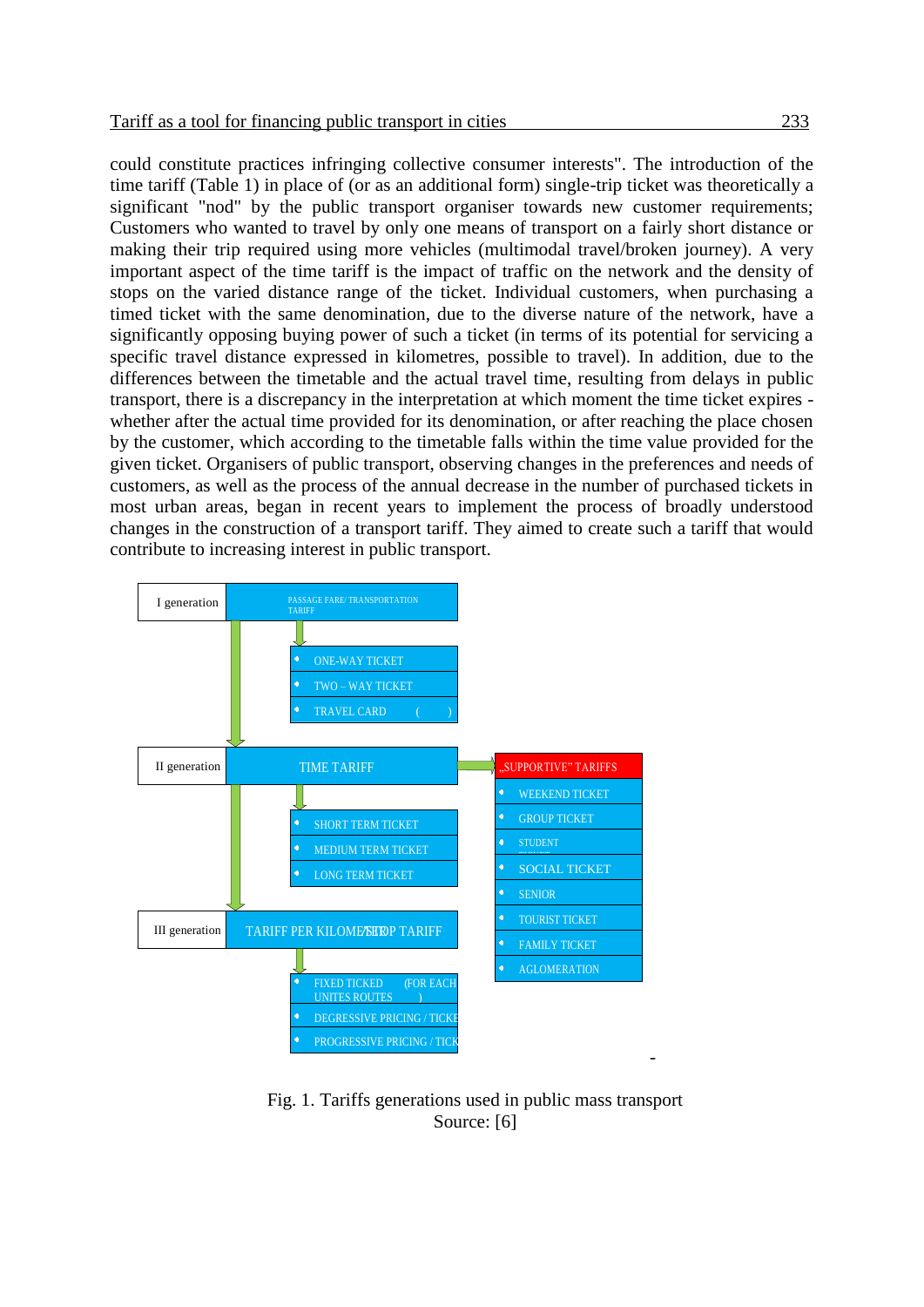The new, emerging tariff solutions, generally defined as the third-generation tariff group, are intended to allow the application of different rates depending on the length of the journey, while providing, within the purchased ticket, the possibility of changing modes or transport modes (broken and multimodal transport). The implementation of the indicated solutions is currently facilitated mainly due to the highly developed ICT tools system. One example is the so-called stop tariff and kilometre tariff (Table 1).

Tab. 1

| TICKET KIND         | • simple and clear tariff<br>• only one denomination<br>available - a ticket for<br>one journey<br>• the possibility of using<br>a paper ticket<br>• no need to introduce<br>tele-format tools - an<br>electronic ticket is not<br>required                                                                                                                             | • availability of<br>tickets with<br>various<br>denominations<br>• the occurrence<br>of different<br>tickets requires<br>that you read the<br>timetable and fit<br>the appropriate<br>ticket until the<br>journey provided<br>for in the<br>breakdown<br>· possible use of<br>an electronic<br>ticket                                                                                                                                                                                                                                | • lack of<br>unambiguously<br>defined tickets<br>- a system<br>based on<br>calculating the<br>number of<br>stops travelled<br>is used<br>• the need to use<br>an electronic<br>ticket                                                                                    | $\bullet$ lack of<br>clearly<br>defined<br>tickets - a<br>system based<br>on<br>calculating<br>travel<br>distance is<br>used (usually<br>based on the<br>number of<br>kilometres<br>travelled)<br>• the need to<br>use an e-<br>ticket                                                                                            |
|---------------------|-------------------------------------------------------------------------------------------------------------------------------------------------------------------------------------------------------------------------------------------------------------------------------------------------------------------------------------------------------------------------|--------------------------------------------------------------------------------------------------------------------------------------------------------------------------------------------------------------------------------------------------------------------------------------------------------------------------------------------------------------------------------------------------------------------------------------------------------------------------------------------------------------------------------------|--------------------------------------------------------------------------------------------------------------------------------------------------------------------------------------------------------------------------------------------------------------------------|-----------------------------------------------------------------------------------------------------------------------------------------------------------------------------------------------------------------------------------------------------------------------------------------------------------------------------------|
| <b>TICKET PRICE</b> | • the fixed fee charged<br>for the journey is<br>independent of the<br>length of the journey<br>(ticket valid to the end<br>stop of the given<br>route)<br>• a solution that is<br>beneficial for<br>passengers who make<br>long journeys with one<br>means of transport,<br>an unfavourable<br>solution for passengers<br>making short trips one<br>means of transport | • toll depending on<br>travel time<br>• availability of<br>tickets with<br>various<br>denominations<br>allows selection<br>of the most suited<br>to the needs<br>• a solution that is<br>beneficial for<br>passengers<br>making long<br>journeys, usually<br>a degressive tariff<br>is used when<br>creating new<br>"time windows"<br>• the use of specific<br>"time windows"<br>of specific<br>tickets, usually<br>with the adoption<br>of a certain<br>minimum value<br>(for example, 10<br>or $15$ min), is not<br>beneficial for | • toll depending<br>on the number<br>of stops<br>• a solution<br>beneficial for<br>passengers<br>making short<br>trips (they<br>apply a reduced<br>fee<br>accordingly),<br>as well as for<br>long trips<br>(usually a<br>degressive<br>tariff is used<br>for settlement) | • a toll<br>depending on<br>the number<br>of kilometres<br>driven<br>• a solution<br>that is<br>beneficial for<br>both<br>passengers<br>who travel<br>short<br>distances<br>(they use a<br>correspondin<br>gly reduced<br>fee), as well<br>as long<br>travels<br>(usually a<br>degressive<br>tariff is used<br>for<br>settlement) |

Selected features of individual types of ticket tariffs in public transport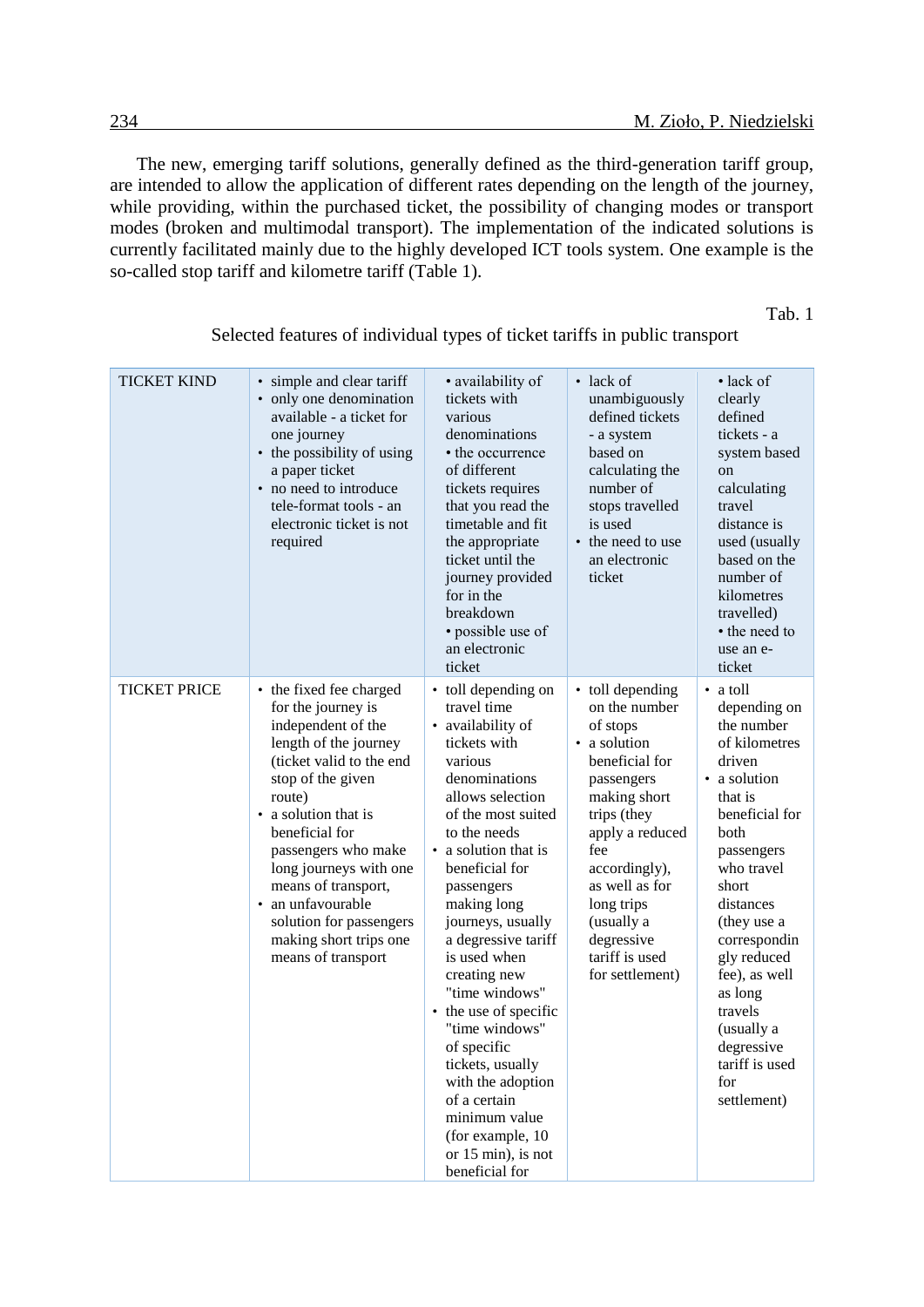|                                        |                                                                                                                                                                                                                                                   | passengers<br>making very<br>short trips                                                                                                                                                                                                                                                                                                                                                                        |                                                                                                                                                                                                                                                                                                                                                                                                                |                                                                                                                                                                                                                                                                                                                                                                                                                                        |
|----------------------------------------|---------------------------------------------------------------------------------------------------------------------------------------------------------------------------------------------------------------------------------------------------|-----------------------------------------------------------------------------------------------------------------------------------------------------------------------------------------------------------------------------------------------------------------------------------------------------------------------------------------------------------------------------------------------------------------|----------------------------------------------------------------------------------------------------------------------------------------------------------------------------------------------------------------------------------------------------------------------------------------------------------------------------------------------------------------------------------------------------------------|----------------------------------------------------------------------------------------------------------------------------------------------------------------------------------------------------------------------------------------------------------------------------------------------------------------------------------------------------------------------------------------------------------------------------------------|
| <b>IMPACT OF</b><br><b>ENVIRONMENT</b> | no influence of the<br>$\bullet$<br>number and density of<br>stops on the validity of<br>the ticket<br>no impact of the<br>travel time of the<br>means of transport<br>(planned in the<br>timetable and real) on<br>the validity of the<br>ticket | · significant impact<br>of the number<br>and density of<br>stops and<br>estimated travel<br>time of the means<br>of transport on<br>timetable design -<br>and thus the<br>validity of the<br>ticket,<br>· significant impact<br>of road<br>conditions,<br>congestion,<br>failure on the<br>validity of the<br>ticket,<br>· disputable issues<br>regarding ticket<br>control when its<br>validity is<br>exceeded | • no impact of<br>the travel time<br>of the means of<br>transport<br>(planned in the<br>timetable and<br>actual) on the<br>validity of the<br>ticket<br>· noticeable<br>influence of the<br>density of stops<br>on a given line<br>on the potential<br>range<br>"distance"<br>ticket                                                                                                                           | no impact<br>$\bullet$<br>of the<br>number<br>and density<br>of stops, as<br>well as the<br>travel time<br>of the<br>means of<br>transport<br>(planned in<br>the<br>distribution<br>and the<br>actual one)<br>on the<br>validity of<br>the ticket                                                                                                                                                                                      |
| MULTIMODAL<br><b>TRAVEL</b>            | • no possibility to use<br>the ticket in the next<br>means of transport<br>• the need to purchase a<br>new ticket for the next<br>means of transport as<br>part of a multimodal<br>journey                                                        | • connecting<br>transfer limited<br>only by the period<br>of validity of the<br>ticket<br>• during the<br>multimodal<br>journey, the<br>validity period of<br>the ticket expires<br>also during the<br>waiting period for<br>the next means of<br>transport<br>· delay of one<br>means of transport<br>limits the<br>possibility of<br>continuing the<br>multimodal<br>journey within<br>one ticket             | · possibility of<br>changing<br>between one<br>journey (if the<br>organiser does<br>not exceed the<br>maximum time<br>allowed<br>between<br>leaving the first<br>means of<br>transport and<br>starting to use<br>the next one -<br>usually $10 - 15$<br>min)<br>• the delay of one<br>means of<br>transport does<br>not affect the<br>final price of<br>the journey as<br>part of one<br>multimodal<br>journey | • possibility<br>of<br>transferring<br>as part of one<br>journey (if<br>the organiser<br>does not<br>exceed the<br>maximum<br>time between<br>leaving the<br>first means of<br>transport and<br>starting to use<br>the next one -<br>usually 10 -<br>$15 \text{ min}$ )<br>• the delay of<br>one means of<br>transport<br>does not<br>affect the<br>final price of<br>the journey as<br>part of a<br>single multi-<br>modal<br>journey |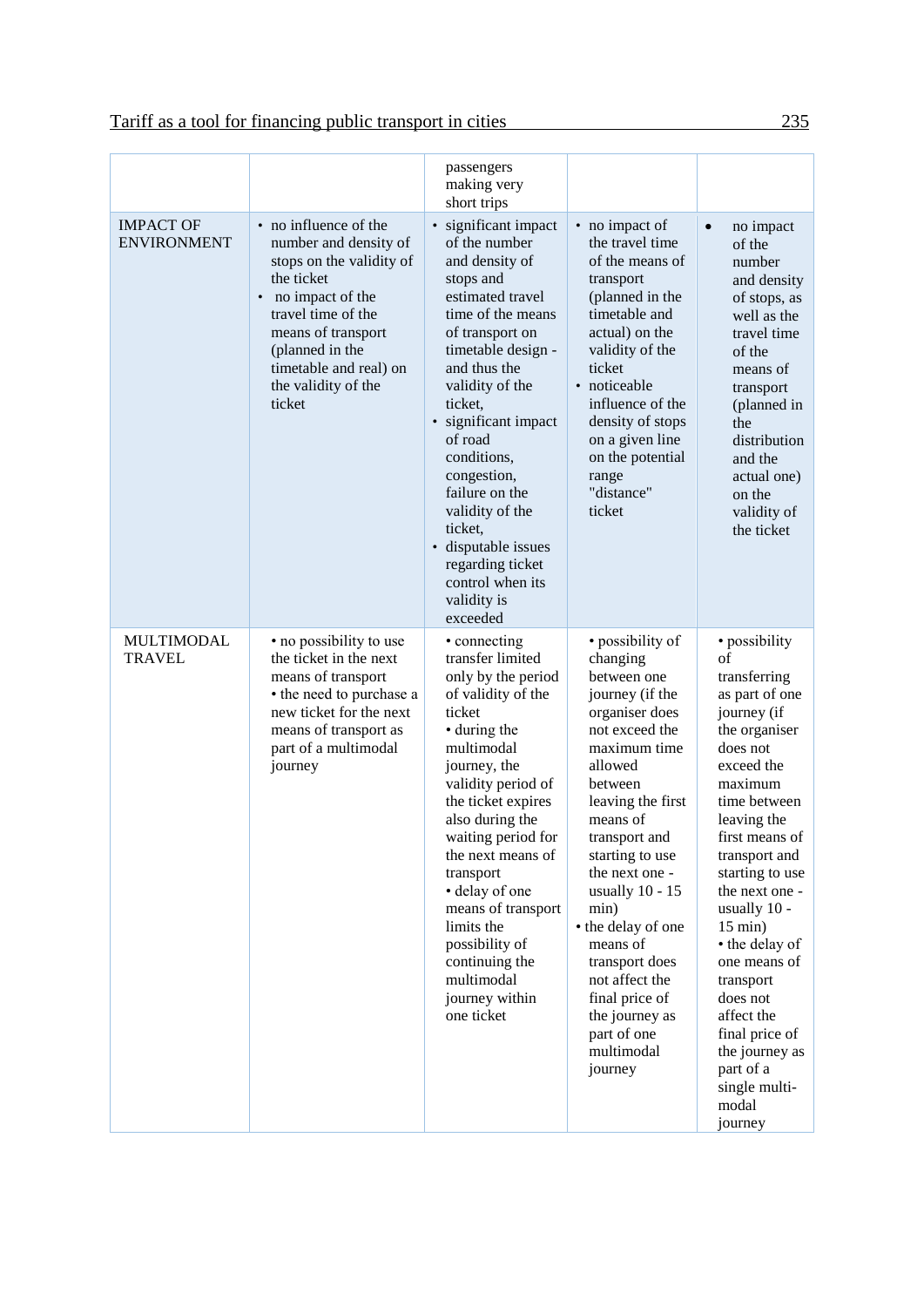| <b>OTHER</b>                    | • the possibility of<br>extending the planned<br>journey by successive<br>stops on a given line<br>without the necessity<br>of incurring additional<br>costs  | • significantly<br>shorter "distance"<br>distance of time<br>ticket in city<br>centres - the client<br>of municipal<br>public transport,<br>consciously taking<br>action to minimise<br>congestion -<br>paradoxically - is<br>burdened with its<br>consequences,<br>• starting next<br>stops on a given<br>line may cause the<br>customer to move<br>to another, more<br>expensive "time<br>window" | · significantly<br>shorter<br>"distance"<br>distance of the<br>stop ticket in<br>city centres<br>• the higher<br>density of stops<br>in selected<br>locations<br>• starting next<br>stops on a given<br>line causes an<br>increase in the<br>fee that the<br>client must<br>incur when<br>completing his<br>journey (while<br>maintaining an<br>unchanged<br>travel distance) | •the system<br>of records<br>$\sigma$ f<br>kilometres<br>travelled by<br>the<br>passenger<br>must take<br>into<br>account the<br>problems<br>resulting<br>from: the<br>need to<br>correct the<br>calculation<br>of the<br>kilometres<br>travelled<br>during a<br>multimodal<br>journey<br>(changeove<br>rs) on the<br>need to<br>correct the<br>calculation<br>$\sigma$ f<br>kilometres<br>travelled<br>during<br>detours /<br>one-off<br>route<br>changes |
|---------------------------------|---------------------------------------------------------------------------------------------------------------------------------------------------------------|-----------------------------------------------------------------------------------------------------------------------------------------------------------------------------------------------------------------------------------------------------------------------------------------------------------------------------------------------------------------------------------------------------|-------------------------------------------------------------------------------------------------------------------------------------------------------------------------------------------------------------------------------------------------------------------------------------------------------------------------------------------------------------------------------|------------------------------------------------------------------------------------------------------------------------------------------------------------------------------------------------------------------------------------------------------------------------------------------------------------------------------------------------------------------------------------------------------------------------------------------------------------|
| <b>IMPLEMENTATI</b><br>ON/USAGE | • due to the adaptation<br>of the ticket for only<br>one trip, the solution<br>indicated for use<br>mainly in small cities<br>with a small number of<br>lines | • solution<br>recommended for<br>use mainly in<br>large cities with a<br>dense network of<br>lines well<br>integrated<br>temporarily                                                                                                                                                                                                                                                                | · solution indicated<br>for use mainly<br>in urban areas.<br>with evenly<br>spaced public<br>transport stops                                                                                                                                                                                                                                                                  | solution<br>indicated for<br>use in large<br>cities,<br>metropolitan<br>areas,<br>metropolitan<br>areas, where<br>there is a<br>great<br>opportunity to<br>choose<br>different<br>public<br>transport<br>means,<br>including<br>means of<br>railway<br>transport<br>(urban,<br>agglomeration                                                                                                                                                               |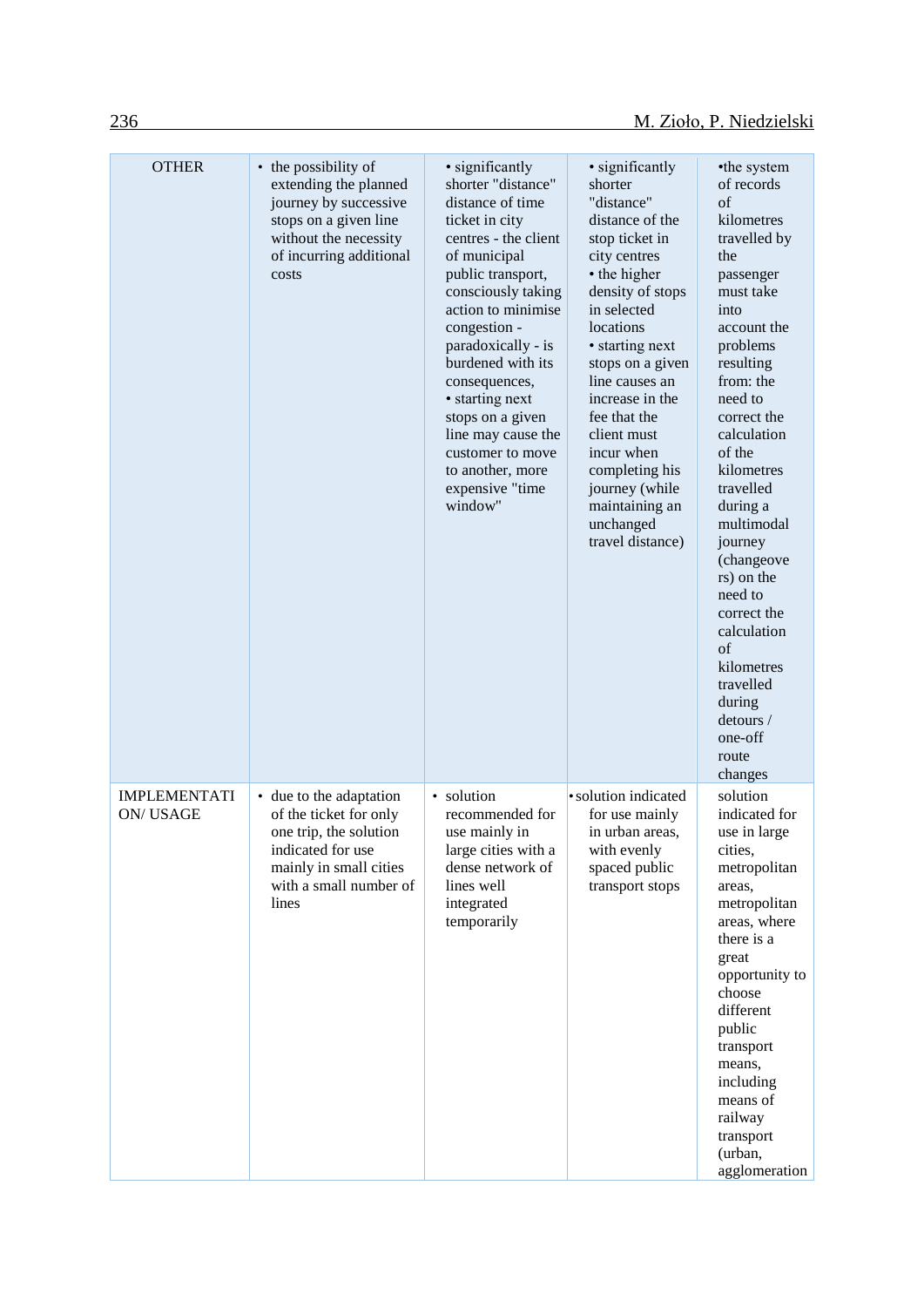### Source: [6]

### **2. EXAMINATION OF BUDGETS OF SELECTED POLISH CITIES IN THE ASPECT OF CO-FINANCING PUBLIC TRANSPORT**

Municipal tasks execution in the field of local public transport requires securing sources of financing, as fees charged pursuant to the Act of  $16<sup>th</sup>$  December 2010 on public collective transport, in connection with the provision of public transport services, do not cover the entire expenditure spending by municipalities or their organisational units. The amount of expenses related to the local collective transport varies depending on the municipality and the urban public transport system. The shape of the urban local transport system and its organisation are mainly determined by the size of the commune, usually measured by population and area. When selecting cities for analysis, it should be borne in mind that not all small urban centres have urban public transport systems; in large and major cities, however, these systems are an inseparable part of them (Dydkowski, 2014: pp. 74-86). Considering the parameter, which is the size of the unit, for the purpose of analysing and examining budgets in terms of financing local public transport by municipalities, the study selected cities on the rights of the poviat over 200,000 inhabitants (the exception is Sopot, which was considered due to its transport connections within the Tri-City). The purpose of the analysis of municipal budgets (cities with poviat rights) was to assess the total expenditure borne by municipalities for financing local public transport and to determine the number of subsidies that these municipalities incur in connection with the implementation of tasks related to local public transport. The analysis allowed us to make a diagnosis, and, in particular, to study the amount of expenditure and the amount of subsidies realised by the selected cities in 2007 - 2017, with data for 2017 being the forecasted figures. The analysis covered 11 cities considered comparable due to the specificity of local public transport, including Szczecin, Poznań, Wrocław, Warsaw, Kraków, Toruń, Bydgoszcz, Gdańsk, Gdynia, Sopot and Łódź. For the purpose of budget analysis and analysis, data from public statistics available in the Public Information Bulletin (BIP) were used. For the analysis of communal expenditure incurred in connection with the implementation of the task defined as local collective transport, financial data from budget classification 6004 was used. Local collective transport including current and property expenditure departments, own income, whereby the category of own income corresponds to that defined by the Act of  $13<sup>th</sup>$  November 2003 on the income of local self-government units by Local Government Unit (LGU) revenues. Data on the population of individual cities come from the Local and Regional Data Bank. The number of subsidies to the public collective transport port was calculated as the amount of current expenditure on local public transport reduced by revenues from public transport tickets. The study of budgets of selected cities was carried out in terms of diagnosing the amount of co-financing of public transport in the overall budget structure and as a subsidy per capita. Overall, Warsaw and Sopot stand out clearly in terms of the highest and lowest data volumes, respectively. However, these differences are not so significant for both cities in the per capita ranking. Warsaw is a specific unit, both because of its functions as the capital, and its central location, which determines its communication with the surroundings. Warsaw is also the city with the largest population, area, population density and the largest number of entities and jobs in Poland (Dydkowski,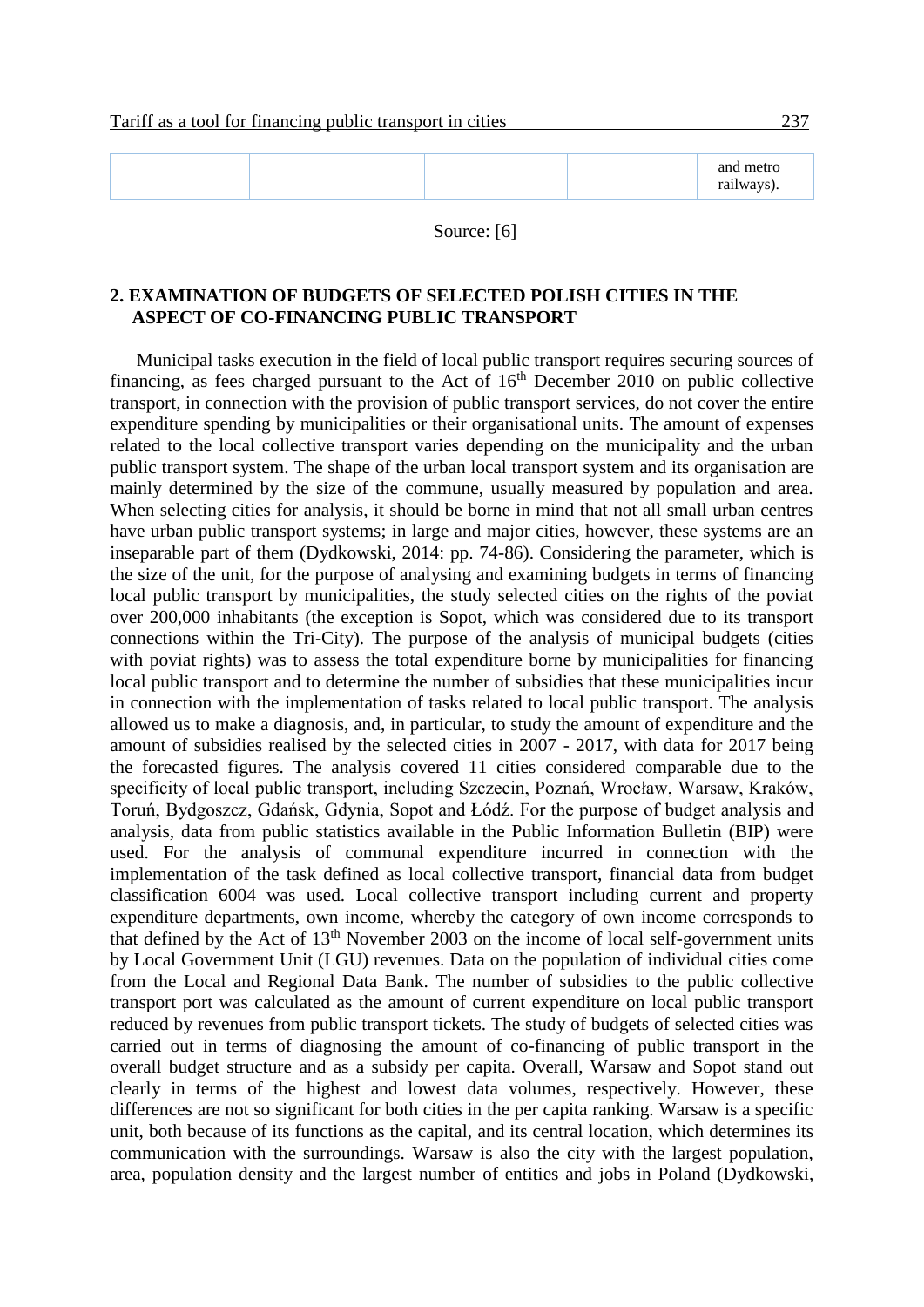2014: p. 77). Sopot, in turn, in the subsequent years covered by the analysis was the leader in the ranking. Analysis of budgets of selected cities in terms of the amount of expenses incurred in connection with the implementation of local public transport services in 2007 - 2017 showed that among the surveyed units, Warsaw had the highest spending level in the analysed period, while the lowest level of expenditure was shown by Sopot (Table 2).

#### Tab. 2

Expenditure on local public transport (6004) in the examined cities of Poland in the years 2007 - 2017 [PLN]

|                  | 2007    | 2008     | 2009     | 2010    | 2011    | 2012    | 2013    | 2014    | 2015    | 2016    | 2017    |
|------------------|---------|----------|----------|---------|---------|---------|---------|---------|---------|---------|---------|
| <b>BYDGOSZCZ</b> | 139     | 167      | 165      | 175     | 215     | 224     | 190     | 223     | 215     | 209     | 258     |
|                  | 906     | 317      | 419      | 502     | 201     | 112     | 381     | 597     | 152     | 808     | 119     |
|                  | 983,09  | 676,27   | 625,82   | 795,03  | 817,00  | 992.21  | 673.57  | 680.21  | 696.15  | 039.62  | 269,00  |
| <b>GDAŃSK</b>    | 274     | 211      | 217      | 289     | 252     | 322     | 304     | 373     | 311     | 312     | 341     |
|                  | 334     | 682      | 234      | 039     | 303     | 726     | 700     | 401     | 584     | 601     | 179     |
|                  | 240,00  | 777,00   | 502,00   | 217,00  | 821,00  | 350,00  | 192,00  | 344,00  | 802,35  | 901,00  | 614,00  |
| <b>GDYNIA</b>    | 112     | 130      | 158      | 165     | 169     | 166     | 162     | 163     | 160     | 191     | 166     |
|                  | 862     | 548      | 018      | 159     | 346     | 963     | 132     | 244     | 238     | 697     | 365     |
|                  | 123.00  | 149.00   | 426,00   | 855,00  | 831.00  | 701,00  | 044.00  | 388.00  | 834.00  | 165.00  | 242,00  |
| <b>POZNAŃ</b>    | 133     | 162      | 355      | 376     | 642     | 625     | 559     | 460     | 497     | 485     | 550     |
|                  | 883     | 990      | 769      | 330     | 932     | 361     | 767     | 243     | 792     | 160     | 005     |
|                  | 649,00  | 995,08   | 051,47   | 141,14  | 762,20  | 371,40  | 408.43  | 607,60  | 126,41  | 155,55  | 640,00  |
| <b>KRAKÓW</b>    | 292     | 341      | 351      | 364     | 333     | 450     | 548     | 518     | 515     | 507     | 468     |
|                  | 829     | 479      | 500      | 284     | 355     | 461     | 560     | 178     | 499     | 095     | 098     |
|                  | 050,00  | 362,00   | 000,00   | 660,00  | 491,00  | 818,00  | 465,00  | 040,00  | 549,00  | 803,00  | 550,00  |
| ŁÓDŹ             | 269     | 306      | 334      | 336     | 353     | 368     | 379     | 331     | 349     | 377     | 410     |
|                  | 191     | 126      | 251      | 952     | 682     | 617     | 542     | 353     | 797     | 457     | 692     |
|                  | 035,77  | 307,00   | 263,68   | 179,33  | 074,00  | 082,00  | 834,00  | 003,00  | 265,00  | 032,00  | 818,00  |
| <b>SOPOT</b>     | 2 5 6 4 | 3 0 5 7  | 3 3 4 3  | 7 3 5 1 | 6 2 6 3 | 3 9 6 0 | 4 2 8 0 | 4 3 5 8 | 4411    | 4 3 8 2 | 4 2 0 1 |
|                  | 584,73  | 518,23   | 542,00   | 500.00  | 100.00  | 534.99  | 482,08  | 237.04  | 920.00  | 723.89  | 500,00  |
| <b>SZCZECIN</b>  | 78 9 84 | 107      | 183      | 129     | 100     | 210     | 213     | 300     | 614     | 242     | 236     |
|                  | 225,00  | 523      | 781      | 809     | 727     | 293     | 472     | 784     | 634     | 291     | 187     |
|                  |         | 300      | 563,00   | 786,00  | 942,00  | 553,00  | 200,00  | 633,00  | 860,00  | 554,00  | 299,00  |
| <b>TORUŃ</b>     | 12 499  | 12 8 8 4 | 13 5 9 9 | 16 871  | 24 212  | 62 612  | 67 814  | 78 634  | 71 787  | 72 673  | 81 335  |
|                  | 461,00  | 244,00   | 143,00   | 105,00  | 058,00  | 932,00  | 889,00  | 007,00  | 587,00  | 853,00  | 000,00  |
| <b>WARSZAWA</b>  | 1 2 8 3 | 1868     | 1737     | 2 0 3 0 | 2796    | 3 5 4 3 | 3416    | 4 0 9 6 | 2 8 0 1 | 2939    | 3 3 3 1 |
|                  | 813     | 492      | 522      | 390     | 942     | 903     | 400     | 535     | 899     | 691     | 335     |
|                  | 252,00  | 556,08   | 647,18   | 185,72  | 663,27  | 919,73  | 977,30  | 448,72  | 049,46  | 133,83  | 659,00  |
| <b>WROCŁAW</b>   | 289     | 313      | 322      | 325     | 312     | 330     | 329     | 349     | 349     | 370     | 373     |
|                  | 631     | 162      | 696      | 464     | 451     | 603     | 740     | 439     | 874     | 578     | 967     |
|                  | 962,44  | 830.51   | 800.60   | 309.49  | 387.96  | 369.40  | 377.64  | 215.57  | 150.15  | 950.63  | 850,00  |

Source: own elaboration based on BIP

On average, in the analysed period of the city covered by the analysis, they spent PLN 470 million on purposes related to urban transport, the minimum expenditure amounted to PLN 2.6 million, and the maximum was PLN 4.097 million. Detailed data are presented in Table 2.

Analysing the budget data of cities, the crisis of 2008+ should be taken into account, as it impacted on the budgets of the local government units in Poland, both to the income side and the expenditure side of budgets. In particular, the impact of the crisis was manifested by a decrease in revenue from the local government taxes and income from the local government shares in taxes: income from individuals and from legal persons. On the expenditure side, on the other hand, self-governments reduced expenses or postponed investment acquisitions by making financial restructuring

The impact of the crisis was mitigated by the availability of EU funds from the financial perspective 2007 - 2013, which selected local governments who spent on investments in the field of local transport. After 2014, the amount of investment expenditure incurred by local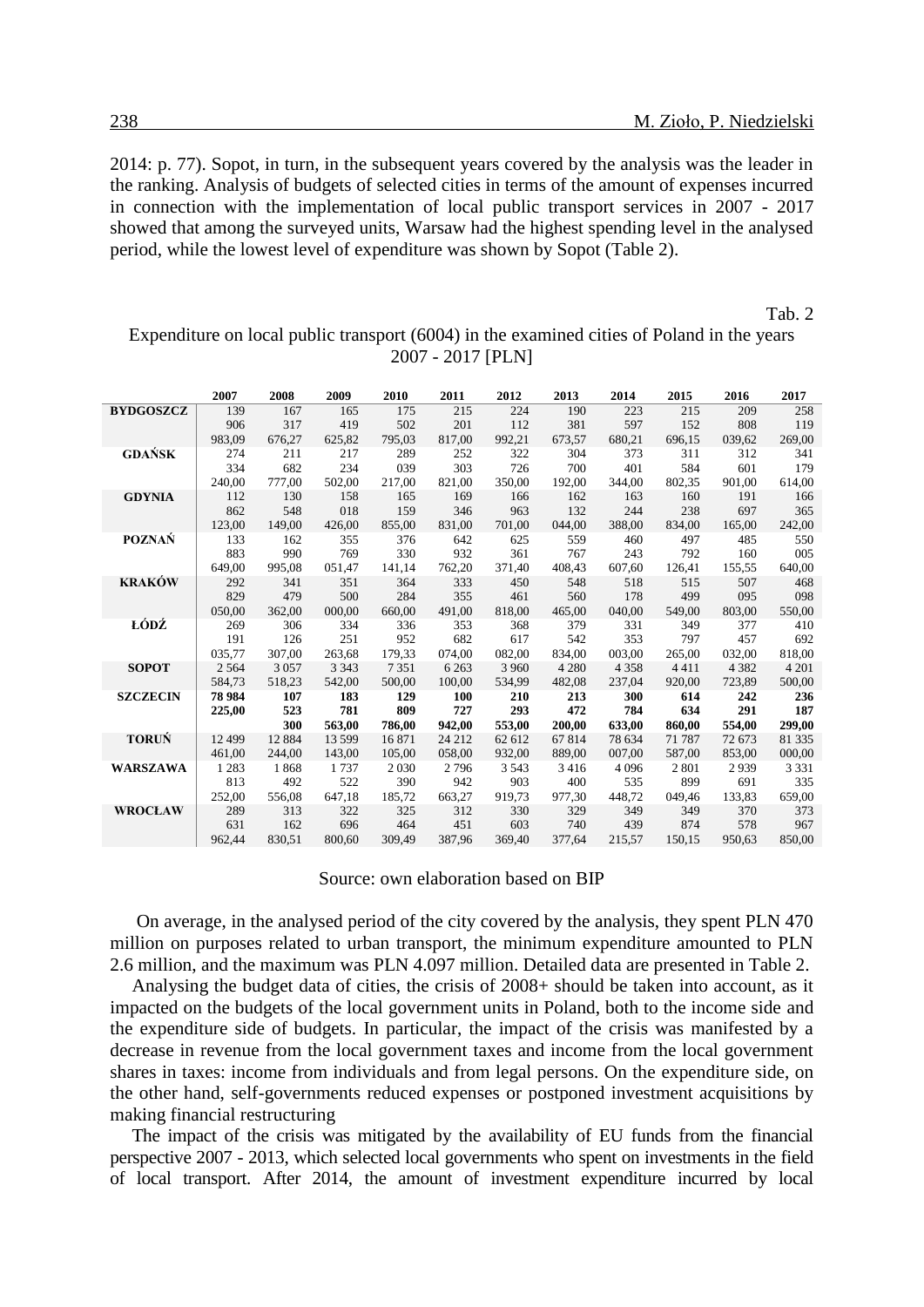governments with the participation of EU funds from programmes financed under the 2014-2020 financial perspective should also be considered. An important analysis is provided by the analysis of expenditure on local public transport in selected cities per capita. Two cities, Warsaw and Poznań, stood out, and in 2015 also Szczecin, which has spent additional funds (PLN 399.5 million) on investment and investment purchases. Taking into account the ratio of expenditures incurred from the budgets of the analysed cities to local collective transport in relation to their total revenues, local transports are issued by individual cities: Warsaw - on average 22%, Poznań - 16%, Bydgoszcz - 15%, Gdynia - 14%, Gdańsk - 13%, Toruń - 13%, Szczecin - 13%, Kraków - 12%, Łódź - 11%, Wrocław - 10%, Toruń - 5%, Sopot - 1%. In addition to investment costs, such as exchange and modernisation of rolling stock, the parameter explaining the sum of costs incurred is saturation with communication services and transport performance, which in the capital is at the highest level compared to the analysed cities (230 million per kilometre according to 2016 data). When comparing the total expenditure incurred for communication with the number of carriages taken, then for Warsaw (PLN 10.17 for one wzkm) there are successive: Poznań (PLN 6.96), Olsztyn (PLN 6.16), Gdańsk (5, PLN 90), Gdynia (PLN 5.25), Szczecin (PLN 4.87), Bydgoszcz (PLN 4.75), Kraków (PLN 4.33), KZK GOP (PLN 4.26), Wrocław (4.21) PLN), Lublin and Rzeszów (PLN 3.97 each), Białystok (PLN 3.83), Łódź (PLN 3.62), Kielce (PLN 3.05) and Opole (PLN 2.88) (Wroński, 2016). The analysis of co-financing of public transport costs in individual cities was based on current expenditures incurred by individual units for this purpose. The amount of current expenditure on local collective transport is presented in Table 3.

Tab. 3

Current expenditure on local public transport (6004) in the analysed cities of Poland in the years 2007 - 2017 [PLN per capita]

|                  | 2007   | 2008   | 2009   | 2010   | 2011   | 2012   | 2013   | 2014   | 2015   | 2016   | 2017   |
|------------------|--------|--------|--------|--------|--------|--------|--------|--------|--------|--------|--------|
| <b>BYDGOSZCZ</b> | 359,21 | 411,62 | 427,63 | 445,52 | 462,07 | 487,02 | 4      | 589.32 | 585.40 | 492,66 | 509,78 |
|                  |        |        |        |        |        |        | 884.73 |        |        |        |        |
| <b>GDANSK</b>    | 493.44 | 386.49 | 460.18 | 485.41 | 484.15 | 626,13 | 588,09 | 641.41 | 651,75 | 641,72 | 645,65 |
| <b>GDYNIA</b>    | 438,26 | 518.14 | 600.16 | 619.07 | 642,67 | 655,67 | 640.47 | 625,33 | 623.94 | 635,36 | 665,11 |
| <b>POZNAŃ</b>    | 238.68 | 292.48 | 641.93 | 624.26 | 648.48 | 669.36 | 706.17 | 743.19 | 780.82 | 772.91 | 881,28 |
| <b>KRAKÓW</b>    | 387.04 | 452.52 | 465.56 | 480.75 | 439,12 | 594.02 | 722.75 | 680.14 | 677.34 | 662.59 | 611,64 |
| ŁÓDŹ             | 357.40 | 409.72 | 450.24 | 461.18 | 487.80 | 512.71 | 533.57 | 469.34 | 499.01 | 541.93 | 589,65 |
| <b>SOPOT</b>     | 65.50  | 78.76  | 86.94  | 156.64 | 97,53  | 103.63 | 112.93 | 115.74 | 118.50 | 118.94 | 114.02 |
| <b>SZCZECIN</b>  | 131,38 | 159.34 | 203.73 | 195.40 | 215.72 | 500,31 | 505,70 | 517.43 | 547,68 | 542,65 | 571,89 |
| <b>TORUN</b>     | 24.90  | 38.44  | 38.61  | 45.53  | 88.13  | 283,57 | 304.69 | 329.87 | 335.63 | 345.56 | 349,03 |
| WARSZAWA         | 729,49 | 835,02 | 986,14 |        |        |        |        |        |        |        |        |
|                  |        |        |        | 110.97 | 277.00 | 433.17 | 345.97 | 648.18 | 513.20 | 663.75 | 682.48 |
| <b>WROCŁAW</b>   | 457,61 | 495,38 | 510.48 | 516.04 | 494.98 | 523.78 | 521.69 | 550.74 | 550.33 | 581,13 | 586.45 |
|                  |        |        |        |        |        |        |        |        |        |        |        |

Source: own elaboration based on BIP

Analysis of current expenditure per capita incurred on local collective transport in cities confirms similar trends that occurred in the analysis of total public transport expenditure. The largest number of local congregational transport per capita is generated by Warsaw, Poznań, Gdynia and Gdańsk, the lowest expenditure level is found in Sopot and Toruń. An analysis of the level of cofinancing of public transport in individual cities showed that only in three of them; Kraków, Szczecin and Toruń in the selected years with the receipts from communication tickets, were dominated by the value of current expenditure incurred, and these cities thus obtained surpluses. In Table 4 these periods have been marked with the number 0.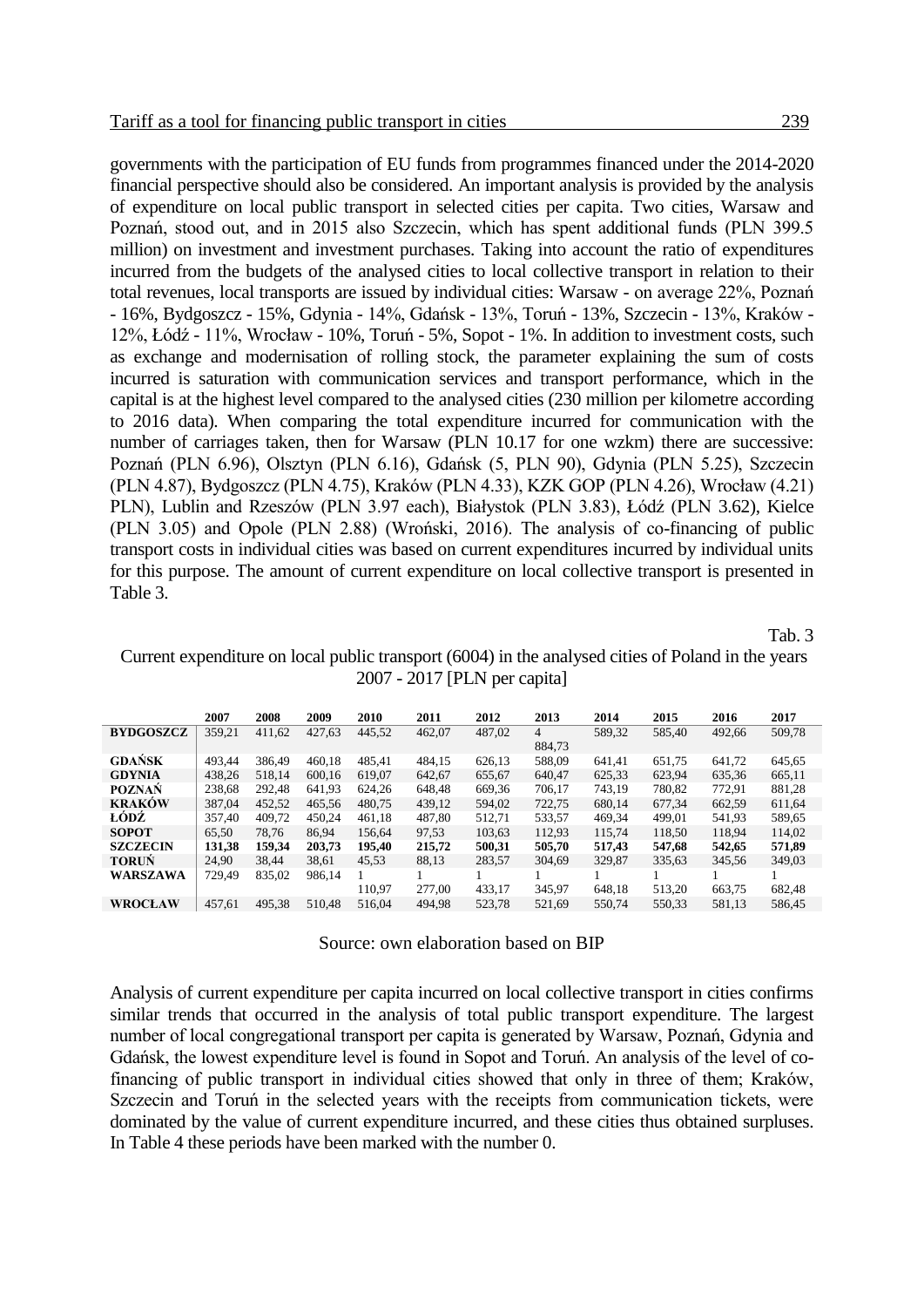#### Tab. 4

### Co-financing of local public transport per capita in the examined cities of Poland in the years 2007 - 2017 [PLN]

|                  | 2007   | 2008   | 2009   | 2010   | 2011   | 2012   | 2013     | 2014       | 2015       | 2016     | 2017          |
|------------------|--------|--------|--------|--------|--------|--------|----------|------------|------------|----------|---------------|
| <b>BYDGOSZCZ</b> | 170.66 | 214.22 | 235.79 | 244.02 | 264.07 | 280.77 | 4 677.19 | 372.24     | 373.64     | 281.46   | 288,81        |
| GDAŃSK           | 293.08 | 162.39 | 234.97 | 255.77 | 265.26 | 407.20 | 370.77   | 413,88     | 309,30     | 411,38   | 406.08        |
| <b>GDYNIA</b>    | 181,62 | 257.23 | 347.35 | 368.41 | 372,01 | 381.95 | 364.90   | 349,07     | 350,89     | 363,80   | 380,67        |
| <b>POZNAŃ</b>    | 238,68 | 292.48 | 395.76 | 378.06 | 394.68 | 385.53 | 395.57   | 417,94     | 455,88     | 453.42   | 552,35        |
| <b>KRAKÓW</b>    | 94.02  | 146.07 | 138.82 | 196.11 | 0.00   | 272,73 | 372.47   | 329,30     | 321,02     | 296,30   | 252,22        |
| LÓDZ             | 183,88 | 248.46 | 291.45 | 291.46 | 308,50 | 315.20 | 336,69   | 264,14     | 301,58     | 338,54   | 336,67        |
| <b>SOPOT</b>     | 31,16  | 42,13  | 40.94  | 112.90 | 41.56  | 48,83  | 53,14    | 59,89      | 60,08      | 61,40    | 59,63         |
| <b>SZCZECIN</b>  | 0.00   | 0.00   | 0.00   | 0.00   | 17.72  | 269.09 | 274.70   | 293,55     | 325,62     | 330,64   | 357,01        |
| <b>TORUN</b>     | 0.00   | 0,00   | 0.00   | 0,00   | 0.00   | 92,94  | 99,55    | 131,44     | 144.09     | 152,85   | 157,44        |
| WARSZAWA         | 449,59 | 501,17 | 626,46 | 739,62 | 835,36 | 969.14 | 902,71   | 1 1 87, 52 | 1 0 26 0 8 | 1 177,51 | 1 1 8 1 . 9 9 |
| WROCŁAW          | 271,04 | 311,36 | 332,79 | 325,20 | 290.84 | 275.98 | 261,26   | 286,70     | 284,37     | 310,51   | 317,91        |

Source: own elaboration based on BIP

Tab. 5

### Co-financing of local public transport in the analysed cities of Poland in the years 2007 - 2017 [PLN]

|                  | 2007                          | 2008                          | 2009                          | 2010                                 | 2011                                 | 2012                                 | 2013                      | 2014                          | 2015                                 | 2016                                 | 2017                   |
|------------------|-------------------------------|-------------------------------|-------------------------------|--------------------------------------|--------------------------------------|--------------------------------------|---------------------------|-------------------------------|--------------------------------------|--------------------------------------|------------------------|
| <b>BYDGOSZCZ</b> | 61 647<br>299,23              | 76 890<br>365,64              | 84 329<br>712,55              | 88 930<br>522,80                     | 95 863<br>015,88                     | 101 428<br>773,74                    | 1<br>681<br>112<br>452,73 | 133 133<br>369,28             | 132 884<br>000,52                    | 99 619<br>169,03                     | 102 222<br>173,00      |
| <b>GDAŃSK</b>    | 133<br>563<br>148,00          | 73 980<br>110.00              | 107<br>284<br>202,00          | 117784<br>524,00                     | 122 157<br>039.00                    | 187486<br>854.00                     | 171 122<br>061.00         | 191 002<br>075.00             | 142 972<br>097.00                    | 190 777<br>731.00                    | 188 322<br>010,00      |
| <b>GDYNIA</b>    | 45 449<br>564,00              | 64 115<br>890.00              | 86 093<br>144.00              | 91 905<br>052.00                     | 92 608<br>892.00                     | 95 000<br>489.00                     | 90 511<br>056,00          | 86 507<br>383,00              | 86 837<br>088,00                     | 89 855<br>843,00                     | 94 023<br>165,00       |
| <b>POZNAŃ</b>    | 133<br>883<br>649.00          | 162<br>990<br>995,08          | 219<br>339<br>284,78          | 210 054<br>144,71                    | 218 479<br>876.15                    | 212 329<br>972.64                    | 216 781<br>577,80         | 228 062<br>673,36             | 247 244<br>717,59                    | 245 012<br>899.57                    | 298 471<br>774,00      |
| <b>KRAKÓW</b>    | 71 136<br>351,00              | 110<br>226<br>160,00          | 104<br>812<br>300,00          | 148 598<br>660,00                    | 0,00                                 | 206 820<br>166,00                    | 282 699<br>621,00         | 250 888<br>003,00             | 244 318<br>674,00                    | 226 766<br>889.00                    | 193 029<br>550,00      |
| ŁÓDŹ             | 138<br>499<br>683,71          | 185<br>634<br>703,40          | 216<br>366<br>275,59          | 212952<br>179,33                     | 223 682<br>074.00                    | 226 617<br>082,00                    | 239 497<br>417,65         | 186484<br>774,64              | 211400<br>916,63                     | 235 795<br>854,71                    | 234 492<br>818,00      |
| <b>SOPOT</b>     | 219<br>$\mathbf{1}$<br>852,53 | 635<br>$\mathbf{1}$<br>383,60 | 574<br>$\mathbf{1}$<br>621,91 | 387<br>$4 \quad$<br>103,40           | 603<br>$\mathbf{1}$<br>518,64        | 865<br>1<br>947,95                   | 2 014<br>330,64           | 255<br>$\mathbf{2}$<br>007,75 | 2 237<br>005,11                      | $\overline{2}$<br>262<br>529,45      | 2 197<br>250,00        |
| <b>SZCZECIN</b>  | 0,00                          | 0,00                          | 0,00                          | 0,00                                 | 257<br>7<br>908.00                   | 110 034<br>733,00                    | 112 126<br>585,00         | 119 528<br>814.00             | 132 090<br>150.00                    | 133 868<br>169,00                    | 144 544<br>957,00      |
| <b>TORUŃ</b>     | 0,00                          | 0,00                          | 0,00                          | 0,00                                 | 0.00                                 | 18 987<br>699,00                     | 20 253<br>172,00          | 26 703<br>412,00              | 29 206<br>467,00                     | 30 954<br>343,00                     | 31 885<br>000,00       |
| <b>WARSZAWA</b>  | 767<br>287<br>378,00          | 856<br>889<br>516,76          | 074<br>1<br>034<br>175,54     | 257<br>$\mathbf{1}$<br>442<br>303,30 | 427<br>$\mathbf{1}$<br>212<br>014,28 | 662<br>$\mathbf{1}$<br>582<br>972,48 | 556<br>1<br>644<br>190,00 | 2<br>060<br>880<br>447,00     | 789<br>$\mathbf{1}$<br>846<br>312,00 | 065<br>$\mathbf{2}$<br>324<br>318,00 | 2 073<br>182<br>959,00 |
| <b>WROCŁAW</b>   | 171<br>552<br>405.59          | 196<br>828<br>631.32          | 210<br>374<br>460.88          | 205 103<br>166,06                    | 183 591<br>036,84                    | 174 198<br>145,19                    | 165 136<br>111,54         | 181 909<br>628,53             | 180789<br>650,38                     | 198 008<br>353,99                    | 202 727<br>850,00      |

#### Source: Own elaboration based on BIP

In the period of 2007 - 2017, Warsaw (PLN 872), Bydgoszcz (PLN 673), Poznań (PLN 396), Gdynia (PLN 338), Gdańsk (PLN 320), Wrocław (PLN 297), Lodz (PLN 292) paid the most for public transport. Kraków (PLN 219), Szczecin (PLN 169), Toruń (PLN 70) and Sopot (PLN 55). The volume of financing of public transport in total in individual cities is presented in Table 5.

An analysis of city budgets in terms of spending on public transport financing in 2007 - 2017 showed that these expenditures represent a significant burden on city budgets, and the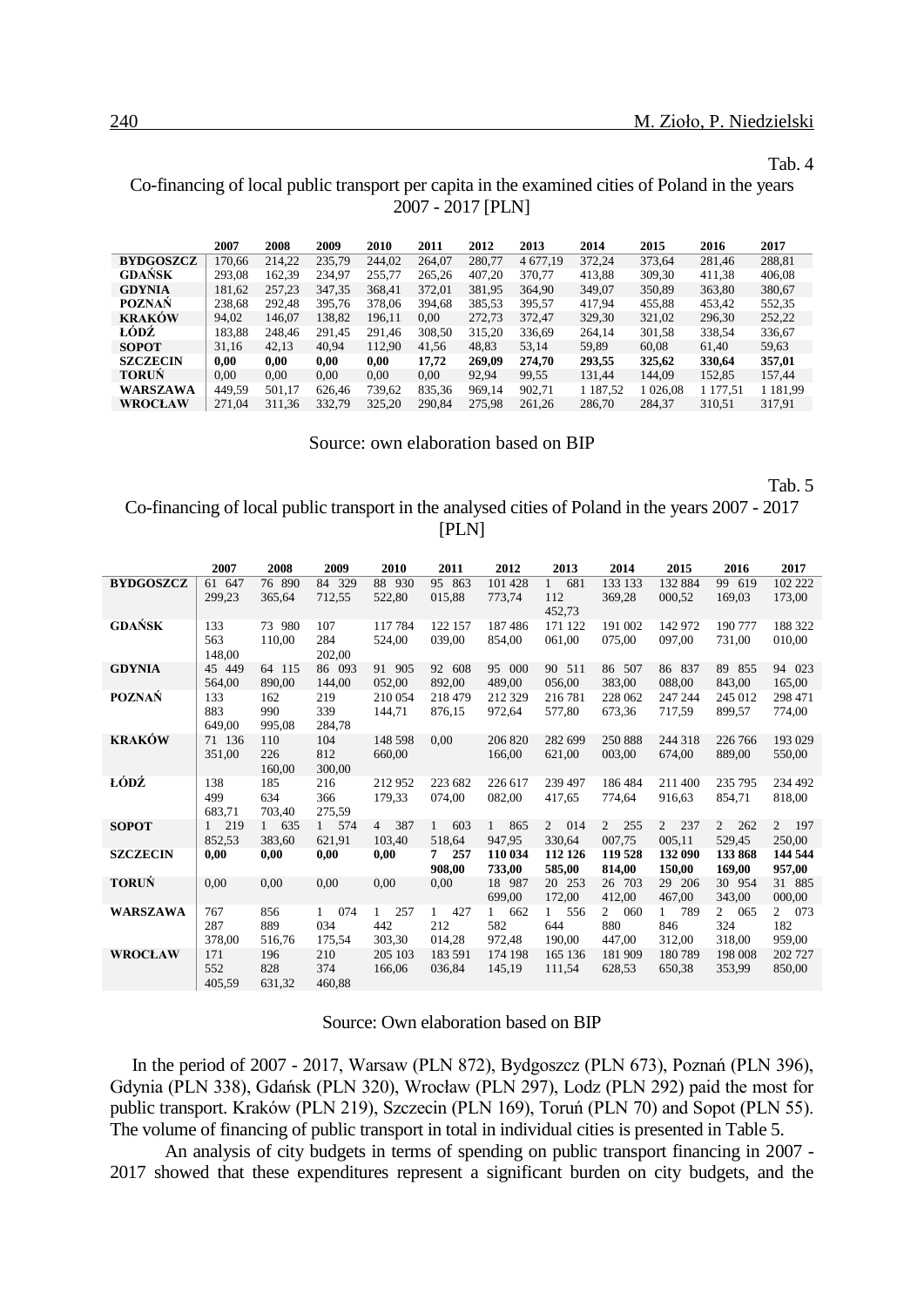revenues from public transport tickets do not ensure their full financing (on average they cover 40% of the demand for funding). Both on the side of current expenditure (the cost of providing services) and property expenses (including investment costs) allocated for financing urban transport, an upward trend is visible. This is determined by various factors, including the need to provide transport services for residents of developing and growing cities, the increasing rate of individual motorisation, the degree of amortisation of fixed assets, changed consumption patterns, growing customer requirements, and undertaken investments. It should be expected that this trend

will continue in the coming years, which will force changes in the method of calculating tariffs, as well as the model of providing public transport services by municipalities.

### **3. CONCLUSION**

Shaping the attractiveness and competitiveness of public transport in relation to individual motorisation is not only dictated by environmental protection issues, that is, reduction of the negative impact of individual motorisation, but is part of widely defined goals of sustainable development and a modern image of the city. Already today, some cities offer free public transport, however, a number of cities try to finance the costs of collective transport in a certain part from ticket revenues, treating the tariff as a marketing tool and achieving other goals included in the city/metropolis strategy. An illustration of such goals is, for example, senior policy (for example, free communication for seniors), pro-family policy (for example, monthly tickets for 1 PLN for children from the so-called large family). Thus, the shaping of the tariff system is the result of a bundle of goals from which the income function does not have to be the most important. This is reflected in the course of increasing the share of public finances (budget) in financing public transport. The introduction of free communication is a significant limitation and deprivation of the city/metropolitan authorities of the possibility of affecting selected areas of social policy by means of a transport tariff. In the case of free public transport, costs are borne by the city/and the beneficiaries are not always residents of the commune. Very often, the beneficiaries may become residents of neighbouring communes, which municipalities are leading an aggressive policy towards the municipality-centre by charging both residents and other sources of communal income (for example, investors, etc.). Each of the analysed tariffs has specific features that clearly indicate its applicability. Transport operators, choosing individual ones, should be aware of the wide spectrum of individual solutions, as well as the local specificity of the transport system. A tariff that works efficiently in another area does not always have a chance of full implementation in the home area. It is also important that in planning the implementation of new tariff solutions, it is worth keeping in mind any changes which are planned in the forthcoming years in the public transport system of the area, for example, the introduction of new branches of transport (subway, city rail, etc.). Additionally, it should be emphasised that the tariff system of public mass communication also becomes a tool for implementing city/agglomeration policies and shows certain modernity of solutions adopted and openness to the needs of residents who increasingly contribute to the costs of maintaining this system. That is why, progressively, public budgets of cities are sources of financing the functioning of collective public transport, in other words, their total costs are on the rise.